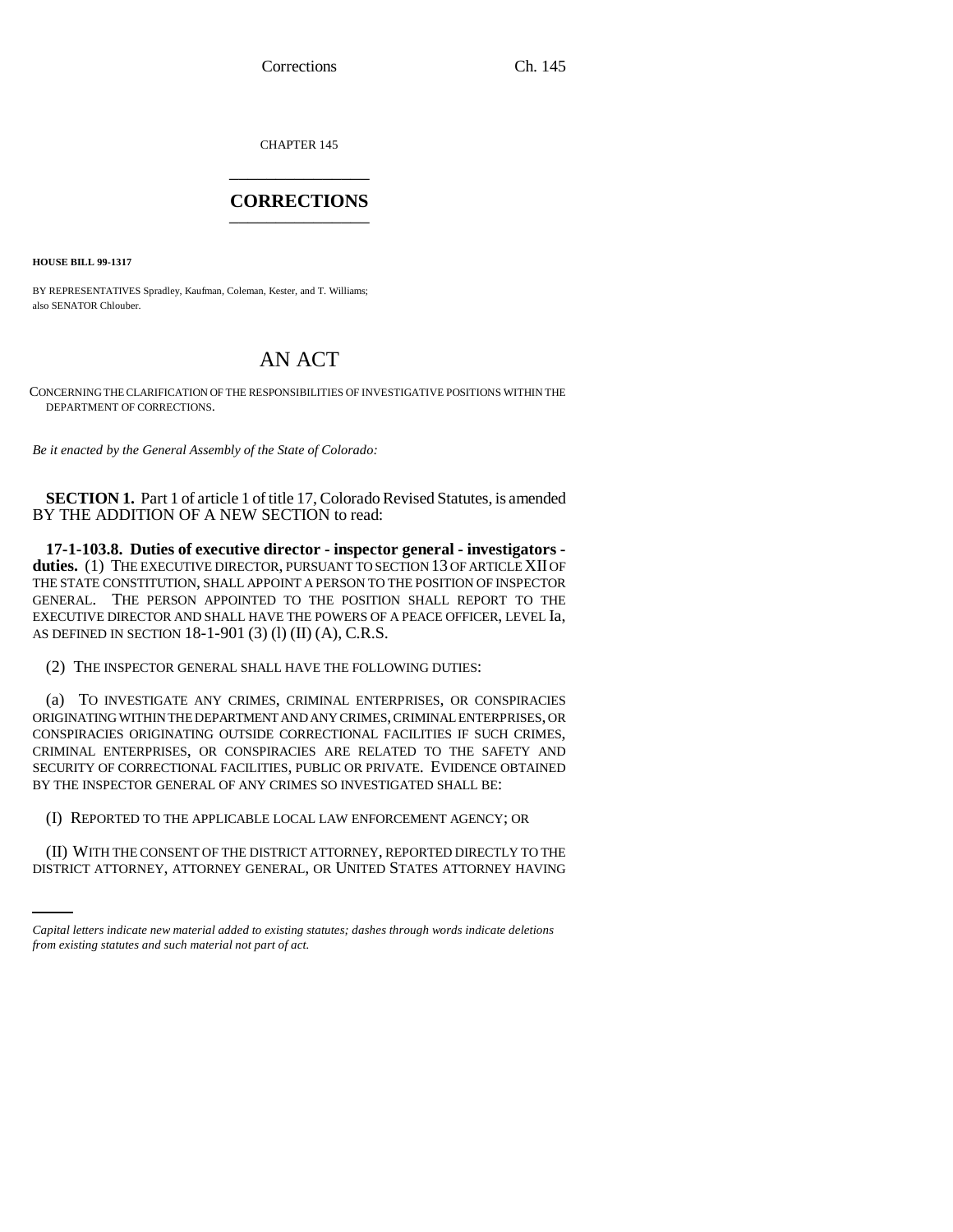JURISDICTION OVER THE ISSUE; OR

(III) IN THE CASE OF A CITY AND COUNTY, REPORTED IMMEDIATELY TO THE LOCAL LAW ENFORCEMENT AGENCY AND SUCH AGENCY MAY COMPLETE THE INVESTIGATION AND REPORT THE FINDINGS TO THE DISTRICT ATTORNEY HAVING JURISDICTION OVER THE CITY AND COUNTY.

(b) TO INVESTIGATE ANY VIOLATIONS OF ADMINISTRATIVE REGULATIONS OR STATE POLICY AND PROCEDURE AND ANY WASTE OR MISMANAGEMENT OF DEPARTMENTAL RESOURCES AND CORRUPTION THAT MAY OCCUR WITHIN THE DEPARTMENT AND ANY OTHER VIOLATION THAT MAY BE COMMITTED BY DEPARTMENT STAFF WHERE THE VIOLATION COULD AFFECT THE PERFORMANCE OF STAFF DUTIES OR TEND TO ERODE PUBLIC CONFIDENCE IN THE PERFORMANCE OF THE DEPARTMENT;

(c) TO INVESTIGATE ANY CRIMINAL VIOLATION OR ACT COMMITTED WITHIN CORRECTIONAL FACILITIES THAT IS LINKED TO THE SECURITY AND THE SAFE OPERATIONS OF CORRECTIONAL FACILITIES;

(d) TO INVESTIGATE ANY ILLEGAL DRUG USE BY OFFENDERS IN CORRECTIONAL FACILITIES THROUGH MONITORING AND DRUG INTERDICTION EFFORTS.

(3) IN ADDITION TO THE DUTIES SET FORTH IN SUBSECTION (2) OF THIS SECTION, THE INSPECTOR GENERAL SHALL HAVE THE AUTHORITY TO PERFORM ANY FUNCTIONS OF INVESTIGATORS AS PERMITTED BY PARAGRAPH (c) OF SUBSECTION (5) OF THIS SECTION OR AS REQUIRED BY PARAGRAPH (d) OF SUBSECTION (5) OF THIS SECTION.

(4) FOR PURPOSES OF THIS SECTION, "CORRECTIONAL FACILITIES" INCLUDES BUT IS NOT LIMITED TO ANY FACILITY WITH WHICH THE DEPARTMENT HAS CONTRACTED TO HOUSE OFFENDERS WHO ARE IN THE LEGAL CUSTODY OF THE DEPARTMENT.

(5) (a) THE EXECUTIVE DIRECTOR, IN CONSULTATION WITH THE INSPECTOR GENERAL, SHALL APPOINT INVESTIGATORS WHO SHALL OPERATE UNDER THE INSPECTOR GENERAL'S DIRECT AUTHORITY. INVESTIGATORS APPOINTED PURSUANT TO THIS SECTION SHALL HAVE THE POWERS OF A PEACE OFFICER LEVEL Ia, AS DEFINED IN SECTION 18-1-901 (3) (1) (II) (A), C.R.S. INVESTIGATORS SHALL HAVE ONLY THOSE POWERS AND DUTIES SPECIFIED IN PARAGRAPHS (c) AND (d) OF THIS SUBSECTION (5).

(b) EACH INVESTIGATOR SHALL NOTIFY THE LOCAL LAW ENFORCEMENT AGENCY WHEN THE INVESTIGATOR IS OPERATING OR INTENDS TO OPERATE ANYWHERE WITHIN THE LOCAL LAW ENFORCEMENT AGENCY'S JURISDICTION AND SHALL COOPERATE WITH SUCH AGENCY DURING THE CONDUCT OF THE INVESTIGATION.

(c) INVESTIGATORS MAY:

(I) PERFORM DUTIES IN THE INVESTIGATION, DETECTION, AND PREVENTION OF CRIME AS THEY PERTAIN TO THE SECURITY AND SAFE OPERATIONS OF CORRECTIONAL FACILITIES;

(II) INVESTIGATE VIOLATIONS OF STATE, LOCAL, AND FEDERAL STATUTES AS THEY PERTAIN TO THE SECURITY AND SAFE OPERATIONS OF CORRECTIONAL FACILITIES;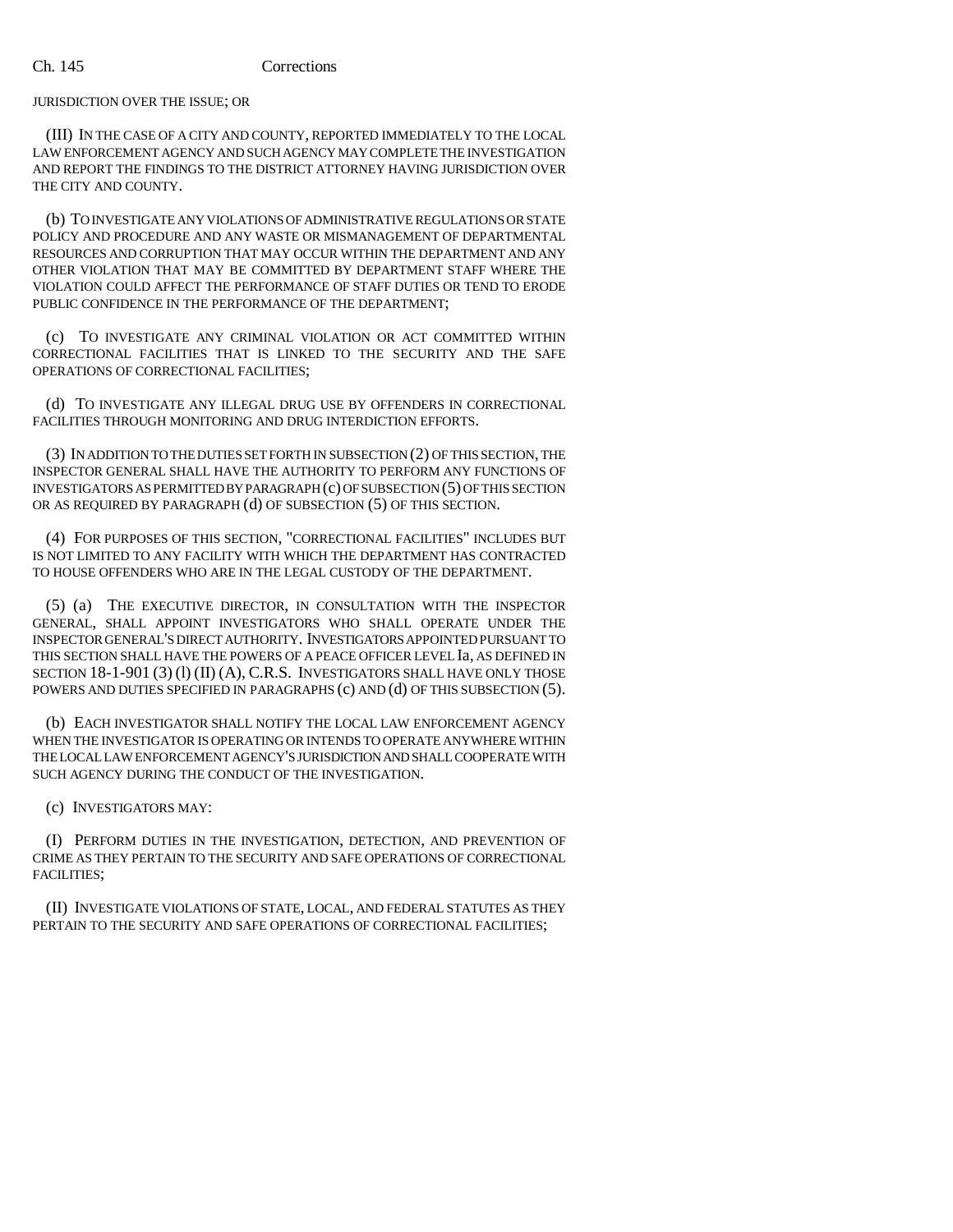## Corrections Ch. 145

(III) INVESTIGATE CRIMINAL ACTS COMMITTED BY ANY OFFENDER WHO IS IN THE LEGAL CUSTODY OF THE DEPARTMENT, ANY EMPLOYEE OF THE DEPARTMENT, ANY CONTRACTOR OR SUBCONTRACTOR WITH THE DEPARTMENT OR ANY EMPLOYEE THEREOF, ANY VOLUNTEER WITH THE DEPARTMENT, AND ANY VISITOR TO ANY CORRECTIONAL FACILITIES, AS SUCH CRIMINAL ACTS ARE DIRECTLY RELATED TO THE SECURITY AND SAFE OPERATION OF THE DEPARTMENT AND ITS CORRECTIONAL FACILITIES, INCLUDING BUT NOT LIMITED TO SUCH ACTS AS ASSISTED ESCAPES FROM CORRECTIONAL FACILITIES, INTRODUCTION OF CONTRABAND INTO CORRECTIONAL FACILITIES, AND THREATS TO THE SAFETY AND WELFARE OF OTHERS; AND

(IV) SEEK OUT AND ARREST ANY FUGITIVE FROM A CORRECTIONAL FACILITY AND, WHEN CALLED UPON, ASSIST OTHER AGENCIES IN THE APPREHENSION OF FUGITIVES FROM JURISDICTIONS THROUGHOUT THE STATE.

(d) INVESTIGATORS, UNDER THE DIRECTION OF THE INSPECTOR GENERAL, SHALL CONDUCT PREEMPLOYMENT INVESTIGATIONS AND INTEGRITY INTERVIEWS OF ALL PERSONS WHO APPLY FOR EMPLOYMENT WITH THE DEPARTMENT, INCLUDING EMPLOYMENT AS CONTRACTORS AND SUBCONTRACTORS. SUCH PREEMPLOYMENT INVESTIGATIONS SHALL ENSURE THAT DEPARTMENT EMPLOYEES MEET THE MINIMUM STANDARDS SET FORTH BY STATE PERSONNEL RULES, EXECUTIVE ORDERS, AND DEPARTMENT POLICIES.

**SECTION 2.** 17-1-103 (1), Colorado Revised Statutes, is amended BY THE ADDITION OF A NEW PARAGRAPH to read:

**17-1-103. Duties of the executive director.** (1) The duties of the executive director shall be:

(o) TO APPOINT AN INSPECTOR GENERAL AND INVESTIGATORS AS PROVIDED IN SECTION 17-1-103.8.

**SECTION 3. Repeal.** 17-1-115, Colorado Revised Statutes, is repealed as follows:

**17-1-115. Investigators employed by the department - notification to local law enforcement agencies.** Any investigator who is employed by the department and who is defined as a "peace officer, level Ia" pursuant to section 18-1-901 (3) (l) (II), C.R.S., shall, whenever practicable, notify any local law enforcement agency when such investigator is operating or intends to operate anywhere in the jurisdiction of such local law enforcement agency.

**SECTION 4.** 18-1-901 (3) (1) (II) (A) and (3) (1) (III), Colorado Revised Statutes, are amended to read:

**18-1-901. Definitions.** (3) (1) (II) (A) "Peace officer, level Ia," means any sheriff; district attorney; assistant district attorney; deputy district attorney; special deputy district attorney; the attorney general of the state, the deputy attorney general, and any deputy or assistant attorney general assigned to a criminal enforcement function in the office of the attorney general; authorized investigator of a county or district attorney, the attorney general, or the executive director of the department of public safety; agent of the Colorado bureau of investigation pursuant to section